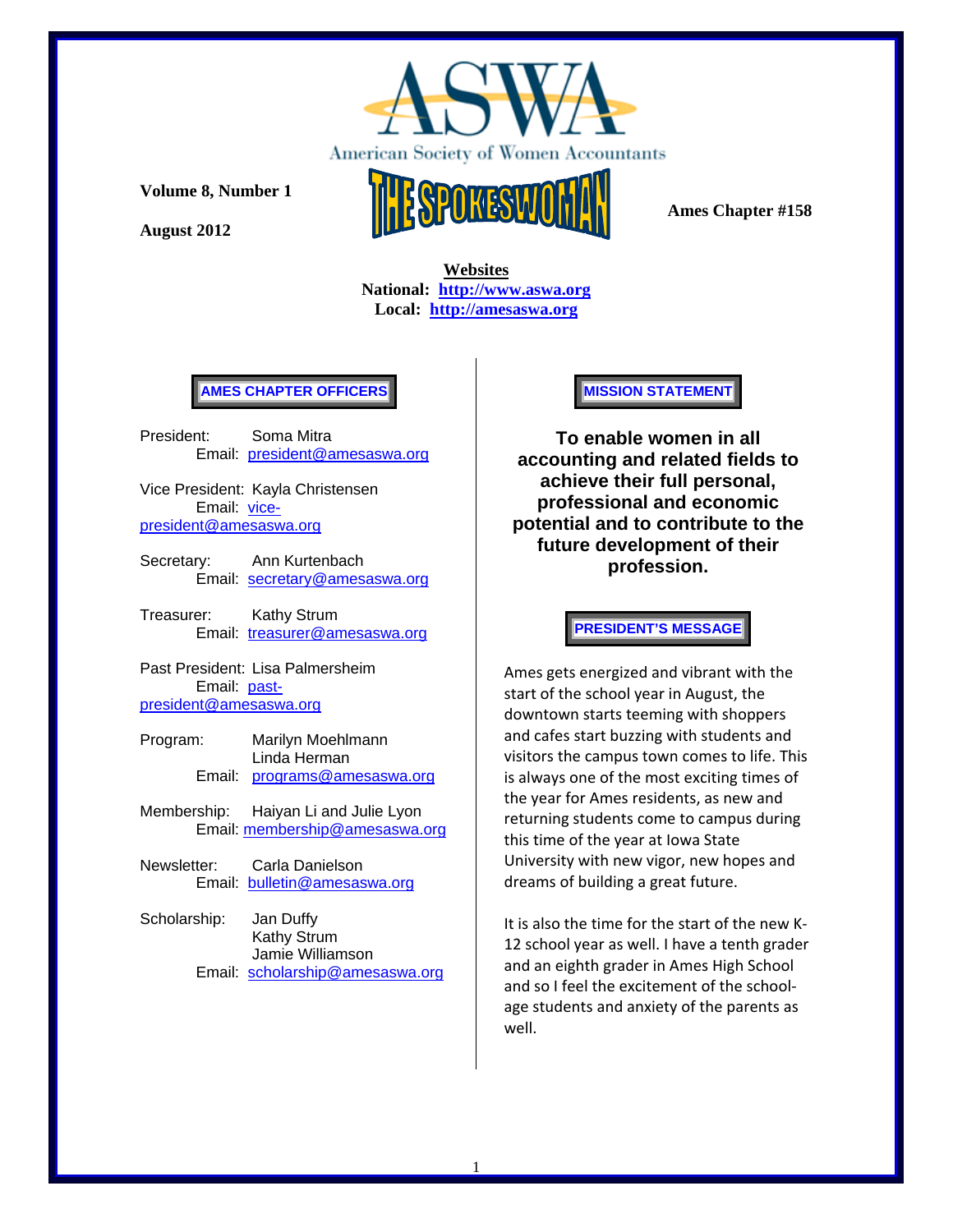

**August 2012** 



 **Ames Chapter #158** 

 **Websites National: http://www.aswa.org Local: http://amesaswa.org**

It is also the start of a new ASWA year and I am thrilled to have all of you back! WELCOME!

This year, one of the goals of ASWA in the area of Business Growth Partnership Program is to create and foster a national alignment between ASWA and MassMutual. This involves building a network of local market partnerships between ASWA members and MassMutual financial professionals. I am excited about this partnership as I believe it will be mutually beneficial for both organizations.

Thanks to all who are serving in committees this year. Thank you for all you do for our chapter and organization. Your dedication for the chapter is very much appreciated.

It is truly an honor to serve as the President of this chapter and here's to another great year!

Soma Mitra



August meeting Agenda

- 1. Call to Order
- 2. Quorum
- 3. Approval of Minutes
- 4. Treasurer's Report
- 5. Committee Reports a. Membership

b. Program Joint Meeting with Des Moines Chapter Joint Meeting with IMA c. Bulletin d. Scholarship e. Outreach 6. Old Business a. Financial Literacy progress report – Karen Jacobson 7. New Business a. 2012 ASWA Annual Business Meeting **Delegates** b. ASWA partnership with MassMutual 8. Announcements

9. Adjournment

**MEETING INFORMATION** 

Date: Wednesday, August 15th

Time: 6:00 PM

Topic: Team Building Games

Location: Buford's Steakhouse/Quality Inn 2601 East 13th

**JUNE 2012 MINUTES**

**Minutes** American Society of Women Accountants Ames Chapter #158 Membership Meeting June 20, 2012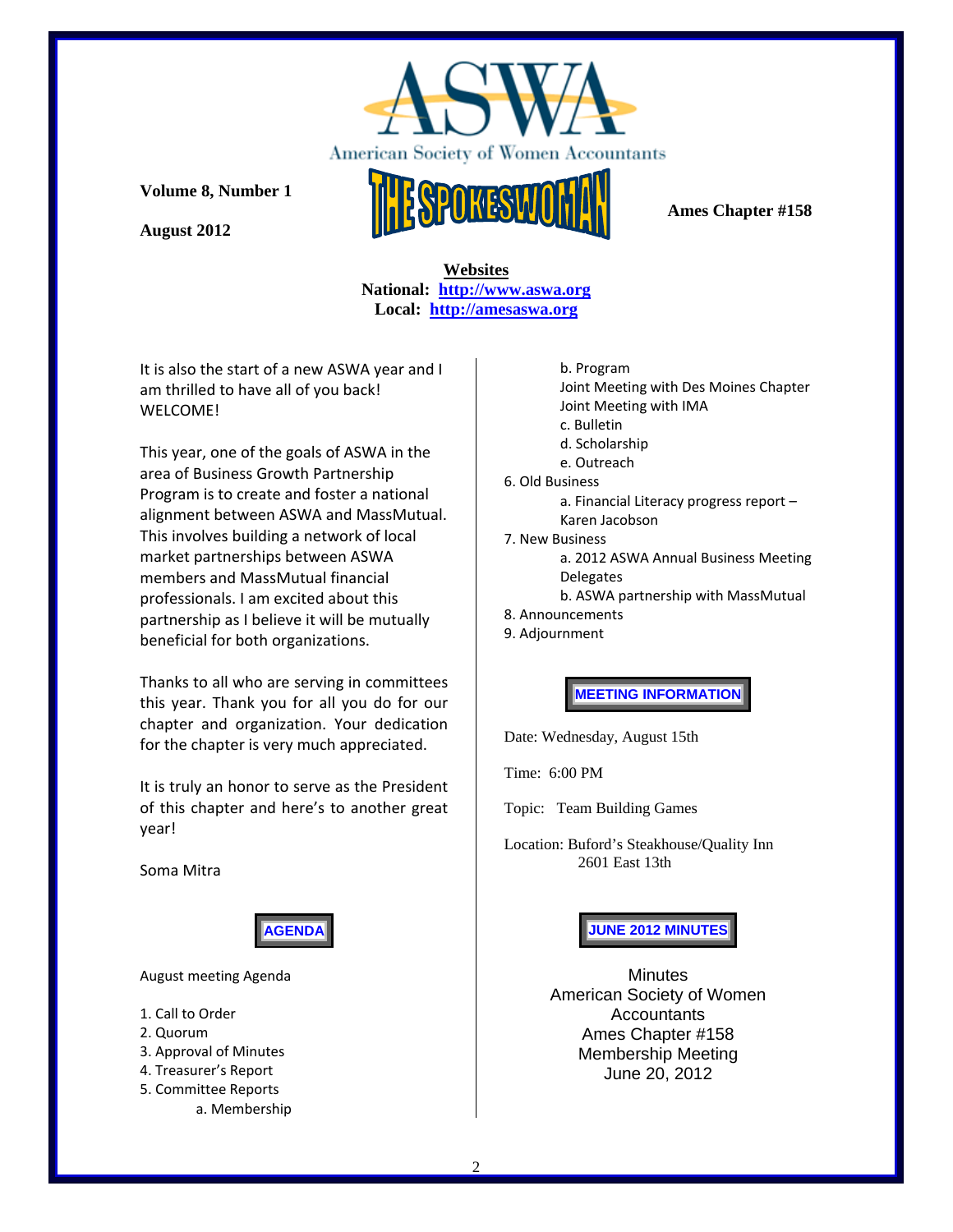

**August 2012** 

 **Websites National: http://www.aswa.org Local: http://amesaswa.org**

Call to Order: The June Membership Meeting of Ames Chapter #158 was called to order by President Lisa Palmersheim in Ames at 7:25 p.m. on Wednesday, June 20, 2012. Those in attendance were members Linda Herman, Karen Jacobson, Ann Kurtenbach, Soma Mitra, Marilyn Moehlmann, Catherine Mulder, Margaret Munson, Jordan Nolta, Brenda O'Neall-Smith, Lisa Palmersheim, Cindy Sippel, Kathy Strum, and Jaimie Williamson. A quorum was present.

Minutes: Jamie Williamson moved and Marilyn Moehlmann seconded that the May minutes be approved. Motion carried.

Treasurer's Report: No report

Committee Reports:

Membership: Cindy Sippel reported that we have 29 members.

Program: No report

Bulletin: No report

Scholarship: No report

Old Business:

Financial Literacy Progress Report – Karen Jacobson reported that she spoke with Boys and Girls Club Program Director, Todd Jorgensen. He would like the FDIC Program, *Paying for College and Cars* module presented this fall. A decision will be made in September when to hold the class which will be presented in two evenings. The class will be led by one experienced person and one other person. Contact Karen if anyone is interested in helping with these classes.

The ISCPA offers the *Money Mammals* program to preschool and kindergarten children to teach about saving, sharing, and spending. Kate Mulder, Stephanie Roscoe and Kathy Strum each taught two classes to kindergarten students.

Proposed ASWA Name Change – After discussion, the thirteen members present participated in a straw poll on whether or not to support a proposal to change our name to Accounting and Financial Women's Alliance. The results of the straw poll were 8 Yes, 2 No, and 3 Undecided.

## New Business:

Update on Regional Conference - Omaha – Six members attended the regional conference in Omaha June 8-9: Karen Jacobson, Kate Mulder, Stephanie Roscoe, Cindy Sippel, Penny Strum and Kathy Strum. There were 76 registered conference attendees including the national board members. Our members reported that the conference had excellent speakers, a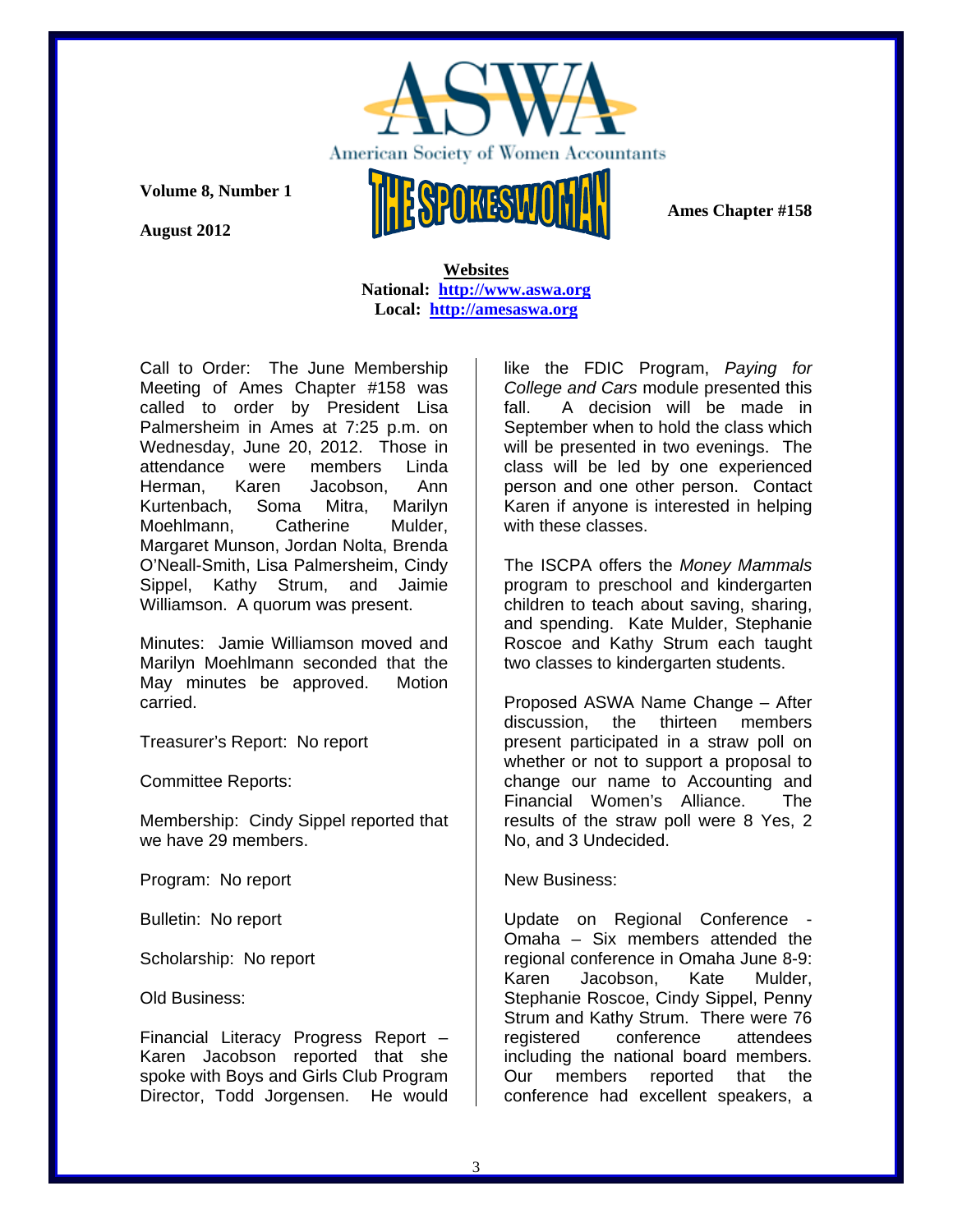

**August 2012** 

 **Websites National: http://www.aswa.org Local: http://amesaswa.org**

good facility, and the Omaha chapter members took the conference attendees around the city. People attended from all over the country. Our chapter furnished a basket for the silent auction. The money raised from the silent auction averaged \$78 per attendee. The Foundation was the recipient of the auction proceeds.

Kate Mulder will be installed as National President at the Richmond, VA regional conference to be held on May 3-4, 2013.

Member of the Year – Brenda O'Neall-Smith was chosen as Member of the Year for her work as Co-Chair of the Financial Literacy Program.

Installation of Officers – President Lisa Palmersheim thanked the outgoing 2011-2012 board members for their service to the chapter. The 2012-2013 board was installed.

2012-2013 Board Members President – Soma Mitra Vice President – Kayla Christensen Secretary – Ann Kurtenbach Treasurer – Kathy Strum Past President – Lisa Palmersheim Program – Marilyn Moehlmann and Linda Herman Membership – Haiyan Li and Julie Lyon Newsletter – Carla Danielson Scholarship – Jan Duffy, Kathy Strum and Jamie Williamson

July Planning Meeting – Linda Herman volunteered to host the July planning meeting on July  $18<sup>th</sup>$ . Her address is 1514 NW Maple Place in Ankeny. Attending members should bring something to share for the pot luck meal which will consist of salads, bread, cheese, and desserts.

National ASWA Nominating Committee – Cindy Sippel motioned and Brenda O'Neall-Smith seconded to nominate Karen Jacobson by our chapter for the National ASWA Nominating Committee at the Annual Conference in San Diego. The motion was approved by unanimous consent.

Announcements:

The 2012 ASWA Annual Conference will be held in San Diego, CA October 22- 24.

Adjournment: Meeting adjourned at 8:25 p.m.

Respectfully submitted,

Ann Kurtenbach, Secretary

**JULY 2012 MINUTES**

**Minutes** American Society of Women Accountants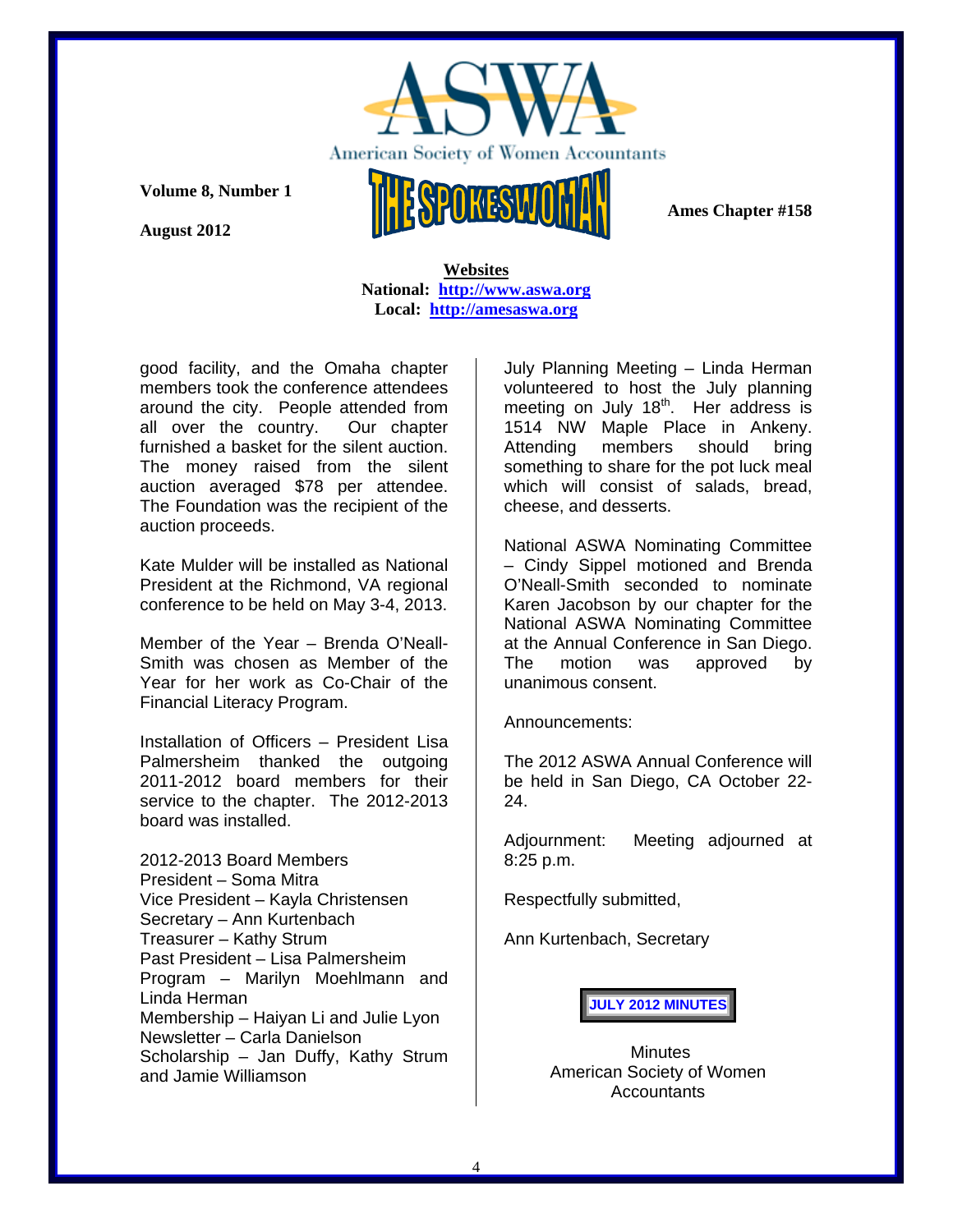

**August 2012** 

 **Ames Chapter #158** 

 **Websites National: http://www.aswa.org Local: http://amesaswa.org**

Ames Chapter #158 Planning Meeting July 18, 2012

A potluck planning meeting was held at Linda Herman's home in Ankeny on Wednesday, July 18, 2012. Those in attendance were members Kayla Christensen, Linda Herman, Karen Jacobson, Ann Kurtenbach, Soma Mitra, Marilyn Moehlmann, Catherine Mulder, Lisa Palmersheim, Cindy Sippel, Kathy Strum, Penny Strum and Jaimie Williamson.

Kate Mulder passed out an ASWA Chapter Self-Assessment Scorecard, which we reviewed and completed.

The areas reviewed were:

- $\checkmark$  Are all Officer Positions filled?
- $\checkmark$  Do you have two or more new Board members or Committee Chairs for the upcoming year?<br> $\checkmark$  Do the maiority of vo
- the majority of your committees have more than one committee member?
- $\checkmark$  Do you have an annual planning meeting scheduled?
- $\checkmark$  Retention %
- $\checkmark$  Recruitment %
- $\checkmark$  Meeting Attendance
- **✓** Meeting Attendance **Expectations**
- $\checkmark$  Chapter Reporting

We gave our chapter a score of 89 out of 100. A chapter is considered an "excellent chapter" with a score of 85 or above. Recruitment (16%) and Meeting Attendance (30-39%) are the two areas we will work to improve. Last year, we were not able to hold a business meeting twice because of lack of a quorum. Our chapter has a history of filling officer positions and encouraging new members to accept positions within our chapter. We have three new members on our board this year: Linda Herman – Programs, Julie Lyon – Membership, and Jaimie Williamson – Scholarship. The Programs, Membership, and Scholarship committees have more than one person which is desired.

Chapter goals for next year:

- At least 7 meetings with CPE credit (We had 8 meetings with CPE credit last year)
- Net growth of 2 members
- Average of 40% meeting attendance

Membership – We currently have 29 members and our goal is to end the chapter year with at least 31 members.

Suggestions for the Membership Committee:

- Publicize meetings newspapers, Facebook, LinkedIn, press release, Business Times
- Reach out to Beta Alpha Psi
- Personal Invitations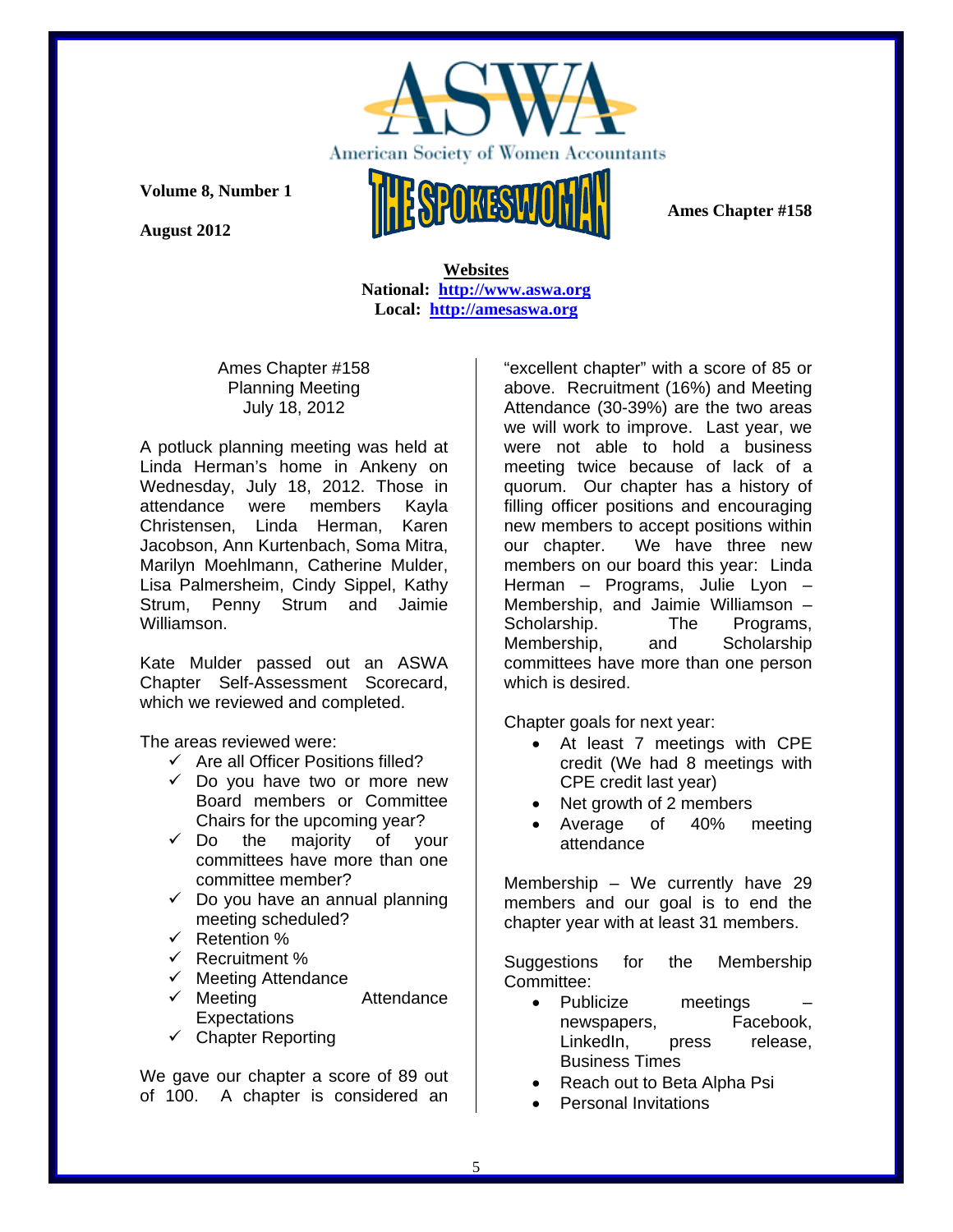

**August 2012** 



 **Ames Chapter #158** 

 **Websites National: http://www.aswa.org Local: http://amesaswa.org**

Suggestions for Newsletter Committee:

 Bulletin should be sent out by Monday of the week before the meeting  $-9$  days prior  $-$  to give sufficient notice to nonmembers who do not have the meetings on their calendars.

We **all** need to work on encouraging our members to attend our meetings. With membership between 29 (current) and 31 (chapter goal), we will need 12-13 members to attend each meeting to achieve our 40% attendance goal.

Suggestions for future CPE /speakers /topics:

- Toni Bright Iowa Accountancy Examining Board
- Kristy Maitre IRS
- Iowa State University Extension – Story County – Who Gets Grandma's Yellow Pie Plate? Six key factors in transferring non-titled property.
- Financial planning
- Succession planning
- Bill Dilla
- Fraud Peregrine Financial Group, Cedar Falls, IA – Russell Wasendorf Sr.
- Indian Creek Country Club golf outing, Nevada

– Sherry Newsome, Club Manager

- Jan Duffy
- FBI

Contact Marilyn Moehlman and Linda Herman with suggestions for future programs.

Our choice of places to hold meetings is getting smaller. Pazzesco Pasta and Chophouse and Legends American Grill have closed.

Our chapter does not meet in August. Typically, January has the worst weather and the lowest attendance. Many accountants are busy with payroll tasks that month. We discussed the possibility of meeting in August instead of January and will attempt that this year. If the Program Committee is successful, we will not meet in January. Otherwise, we will implement this change in FY14.

Lisa Palmersheim is interested in helping Karen Jacobson and Brenda O'Neall-Smith with presenting the next module in the Financial Literacy program to the Boys & Girls Club of Story County.

October is our joint meeting with the Des Moines Chapter and it is their turn to host.

Respectfully submitted,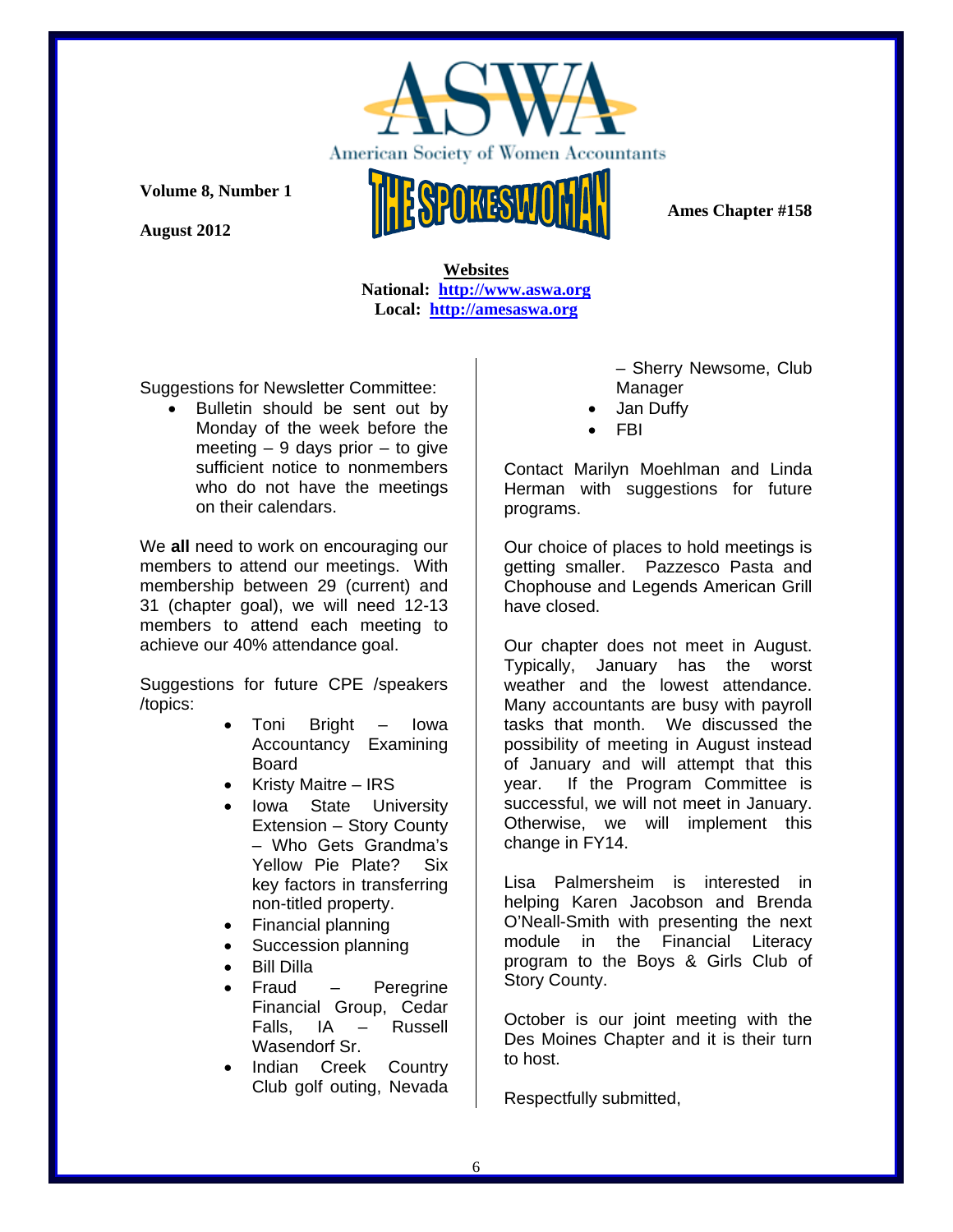

**August 2012** 



 **Websites National: http://www.aswa.org Local: http://amesaswa.org**

Ann Kurtenbach, Secretary

**PROGRAM SCHEDULE** 

Date: Wednesday, August 15th

Time: 6:00 PM

Topic: Team Building Games

Location: Buford's Steakhouse/Quality Inn 2601 East 13th

# **NETWORKING LUNCH SCHEDULE**

|          |                         |               | <b>RSVP by Noon</b> |
|----------|-------------------------|---------------|---------------------|
| Date     | <b>Restaurant</b>       | Location      | on                  |
| Mon.     |                         |               |                     |
| 9/24/12  | Old Main Brewing        | 316 Main St.  | Fri 9/21/12         |
| Tue      |                         |               |                     |
| 10/23/12 | Aunt Maude's            | 547 Main St.  | Mon 10/22/12        |
| Fri      |                         | 105 Chestnut  |                     |
| 11/16/12 | Applebee's              | Street        | Thur 11/15/12       |
|          |                         | 1614 S.       |                     |
| Thur     |                         | Kellogg Ave.  |                     |
| 1/24/13  | Fuji                    | Suite 101     | Wed 1/23/13         |
|          |                         | 2616          |                     |
| Thur     |                         | Northridge    |                     |
| 2/21/13  | The Café                | Pkwy          | Wed 2/20/13         |
| Wed      |                         | 1310 S. Duff, |                     |
| 3/13/13  | Panchero's              | Suite 103     | Tue 3/12/13         |
| Fri.     | Noodles &               |               |                     |
| 4/12/13  | Company                 | 414 S. Duff   | Thur 4/11/13        |
| Thur     |                         | 303 Welch     |                     |
| 5/23/13  | <b>Stomping Grounds</b> | Ave.          | Wed 5/22/13         |

## **OUTSTANDING MEMBER OF THE YEAR**

Brenda O'Neall-Smith was awarded the Outstanding Member of the Year award at the June meeting held on Wednesday, June 20, on the ISU campus. Brenda was instrumental in starting the Chapter's Financial Literacy Program this year. The Ames Chapter is working with the Boys & Girls Club of Story County and is presenting various modules of the FDIC Money Smart for Young Adults Financial Education Program. The first module presented was Setting Financial Goals and was given to the Keystone Leadership group at the club. The next module to be presented will be Paying for College and Cars. Brenda was a presenter at both sessions and will be training future presenters in the program. She has been a long-time member of the Ames Chapter and has served in various capacities over the years, including President. Thank you, Brenda, for your work in this area and congratulations!

**Contact Information for Karen Jacobson** 

I am retiring on Friday, August 10th, from the Leopold Center at ISU. If you need to get in touch with me after that date, please contact me either on my